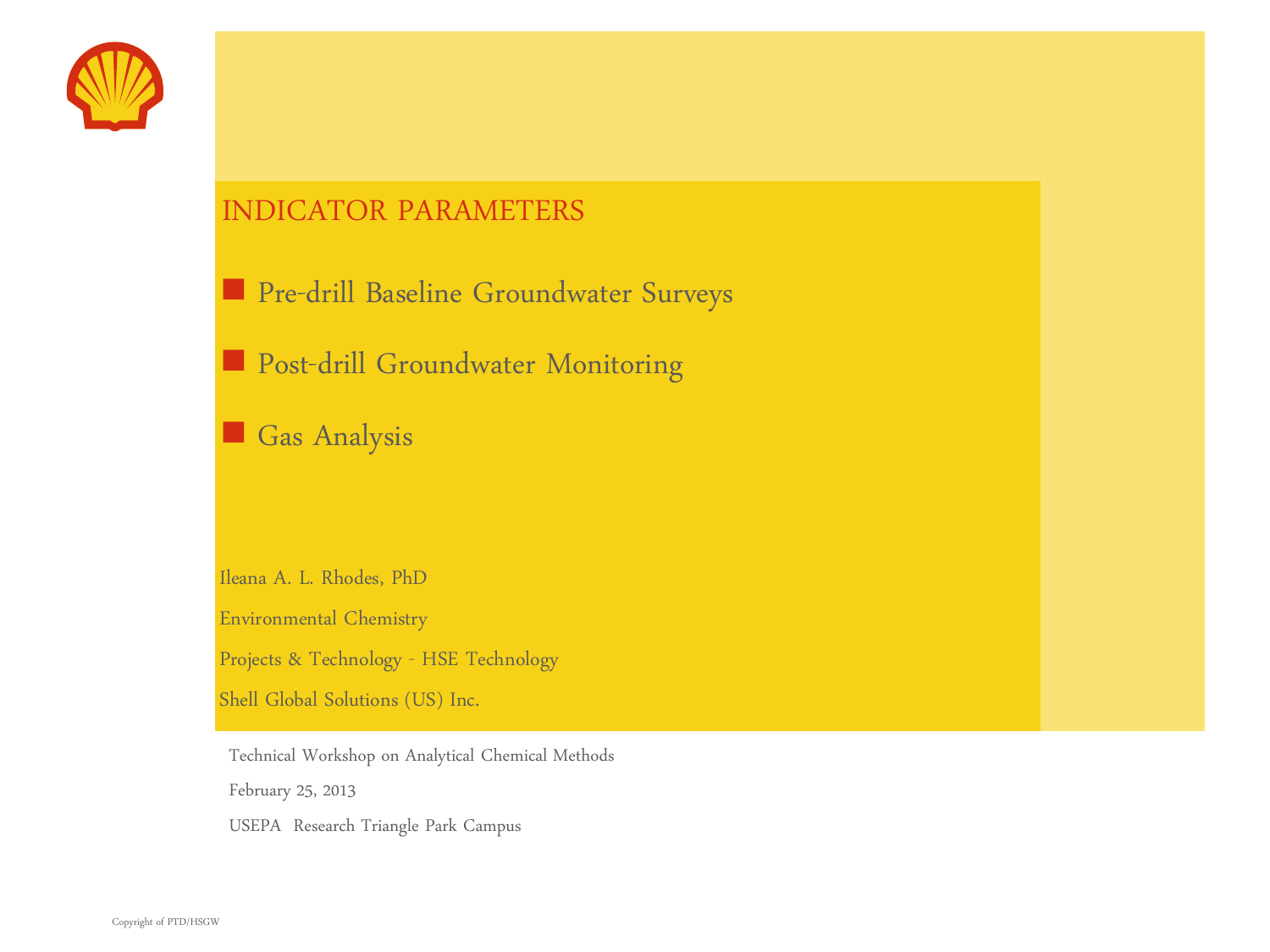## DEFINITIONS AND CAUTIONARY NOTE

The companies in which Royal Dutch Shell plc directly and indirectly owns investments are separate entities. In this presentation "Shell", "Shell group" and "Royal Dutch Shell" are sometimes used for convenience where refe are made to Royal Dutch Shell plc and its subsidiaries in general. Likewise, the words "we", "us" and "our" are also used to refer to subsidiaries in general or to those who work for them. These expressions are also used w useful purpose is served by identifying the particular company or companies. "Subsidiaries", "Shell subsidiaries" and "Shell companies" as used in this presentation refer to companies in which Royal Dutch Shell either dire indirectly has control, by having either a majority of the voting rights or the right to exercise a controlling influence. The companies in which Shell has significant influence but not control are referred to as "associat "associates" and companies in which Shell has joint control are referred to as "jointly controlled entities". In this presentation, associates and jointly controlled entities are also referred to as "equity-accounted inves "Shell interest" is used for convenience to indicate the direct and/or indirect (for example, through our 23% shareholding in Woodside Petroleum Ltd.) ownership interest held by Shell in a venture, partnership or company, exclusion of all third-party interest.

This presentation contains forward-looking statements concerning the financial condition, results of operations and businesses of Royal Dutch Shell. All statements other than statements of historical fact are, or may be de forward-looking statements. Forward-looking statements are statements of future expectations that are based on management's current expectations and assumptions and involve known and unknown risks and uncertainties that co cause actual results, performance or events to differ materially from those expressed or implied in these statements. Forward-looking statements include, among other things, statements concerning the potential exposure of Shell to market risks and statements expressing management's expectations, beliefs, estimates, forecasts, projections and assumptions. These forward-looking statements are identified by their use of terms and phrases such "anticipate", "believe", "could", "estimate", "expect", "intend", "may", "plan", "objectives", "outlook", "probably", "project", "will", "seek", "target", "risks", "goals", "should" and similar terms and phrases. There are that could affect the future operations of Royal Dutch Shell and could cause those results to differ materially from those expressed in the forward-looking statements included in this presentation, including (without limit price fluctuations in crude oil and natural gas; (b) changes in demand for Shell's products; (c) currency fluctuations; (d) drilling and production results; (e) reserves estimates; (f) loss of market share and industry com environmental and physical risks; (h) risks associated with the identification of suitable potential acquisition properties and targets, and successful negotiation and completion of such transactions; (i) the risk of doing developing countries and countries subject to international sanctions; (j) legislative, fiscal and regulatory developments including potential litigation and regulatory measures as a result of climate changes; (k) economic market conditions in various countries and regions; (1) political risks, including the risks of expropriation and renegotiation of the terms of contracts with governmental entities, delays or advancements in the approval o delays in the reimbursement for shared costs; and (m) changes in trading conditions. All forward-looking statements contained in this presentation are expressly qualified in their entirety by the cautionary statements cont referred to in this section. Readers should not place undue reliance on forward-looking statements. Additional factors that may affect future results are contained in Royal Dutch Shell's 20-F for the year ended 31 December (available at www.shell.com/investor and www.sec.gov ). These factors also should be considered by the reader. Each forward-looking statement speaks only as of the date of this presentation, February 25, 2013. Neither Roya Shell nor any of its subsidiaries undertake any obligation to publicly update or revise any forward-looking statement as a result of new information, future events or other information. In light of these risks, results cou materially from those stated, implied or inferred from the forward-looking statements contained in this presentation. There can be no assurance that dividend payments will match or exceed those set out in this presentation future, or that they will be made at all.

We use certain terms in this presentation, such as discovery potential, that the United States Securities and Exchange Commission (SEC) guidelines strictly prohibit us from including in filings with the SEC. U.S. Investors to consider closely the disclosure in our Form 20-F, File No 1-32575, available on the SEC website www.sec.gov. You can also obtain these forms from the SEC by calling 1-800-SEC-0330.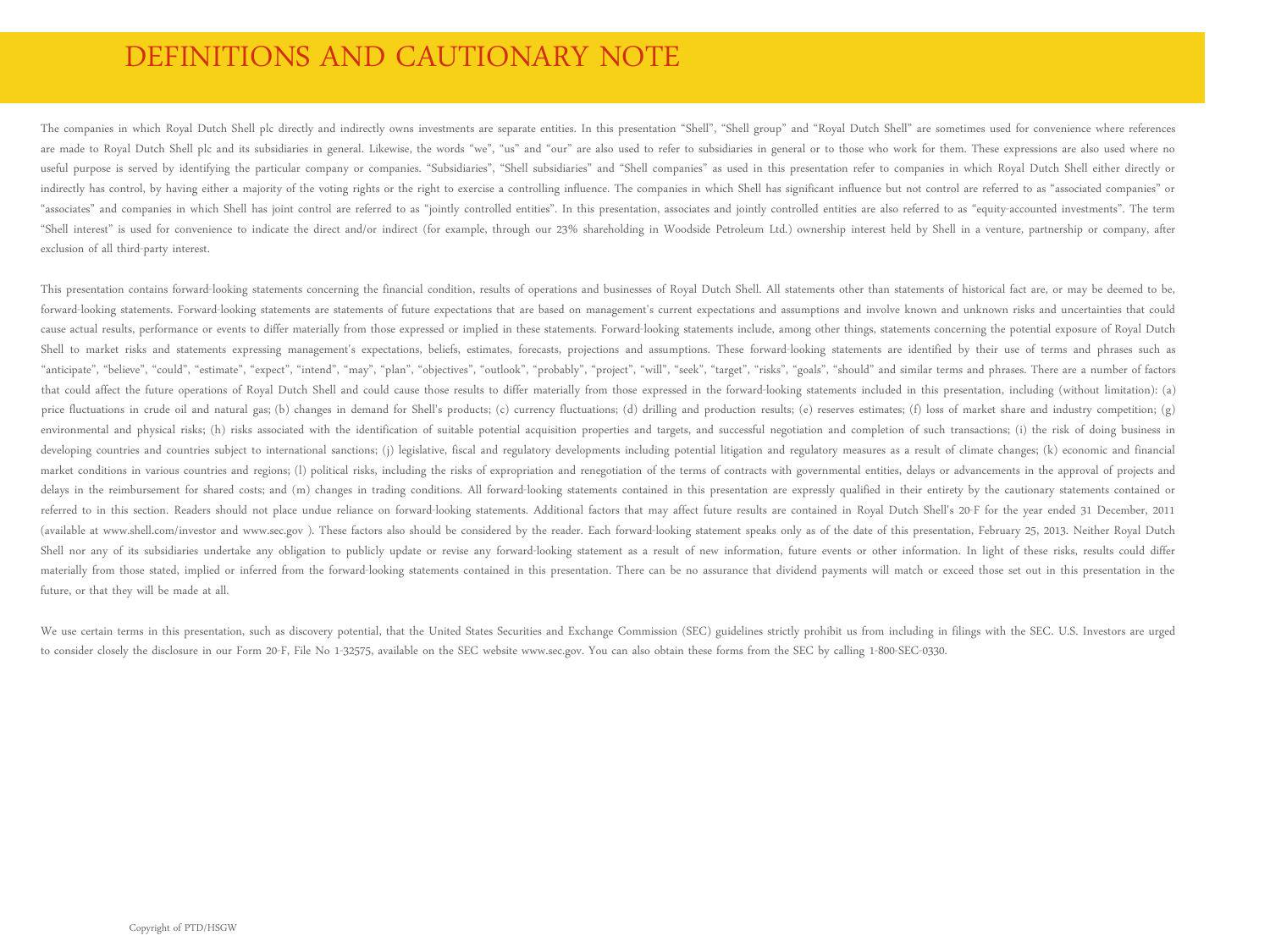## COMMON GROUNDWATER BASELINE PARAMETERS

### The parameters listed below are commonly used. Many of these parameters are not always useful:

- Field Screening: pH, Temperature, Specific Conductivity, DO, Redox
- General Water Quality: Alkalinity, TDS, TSS, Hardness, Turbidity, MBAS, TOC
- Anions: Chloride, Sulfate, Bromide, Nitrates (as Nitrogen)
- Total and/or Dissolved Metals: As, Ba, Ca, Cr, Fe, K, Pb, Mg, Mn, Na, Se, Sr
- Organics: BTEX, Dissolved Light Gases (C1-C3), glycols
	- $\blacksquare$ <sup>13</sup> $\delta$ C and <sup>2</sup> $\delta$ H isotopes of Methane: Headspace or if dissolved methane exceeds a threshold value (1 to 20 mg/L, State-dependent)
	- <sup>13</sup>δC isotopes of Ethane, Propane+
- Radioactivity (less frequently)
	- Gross alpha, gross beta
	- Ra-226, Ra-228 may be more accurate measurements

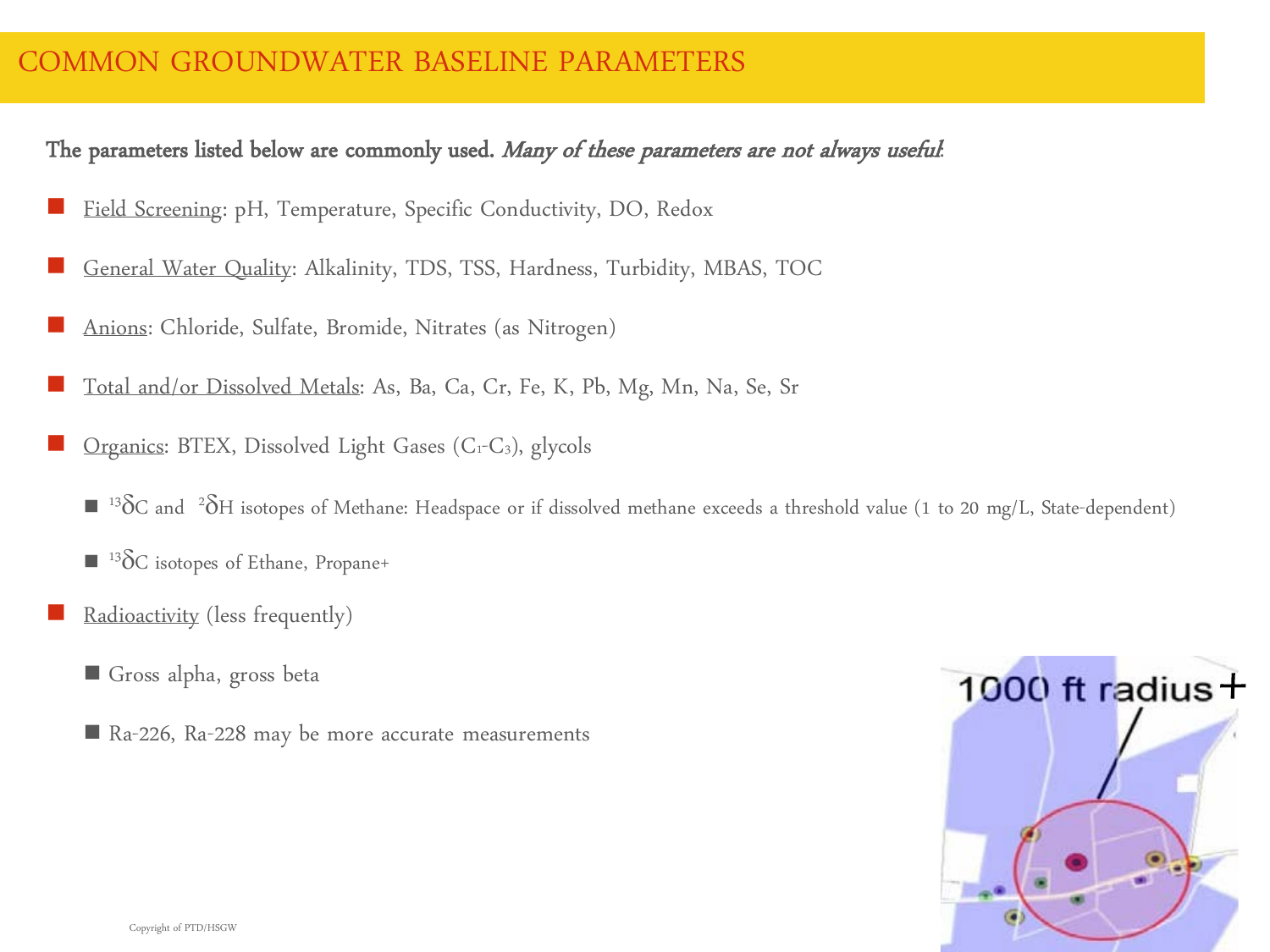# OVERVIEW: COMPOSITION OF HYDRAULIC FRACTURING FLUIDS

fracfocus.com has volume information and detailed composition of hydraulic fracturing fluids for most wells

In general, additives are <1% total volume

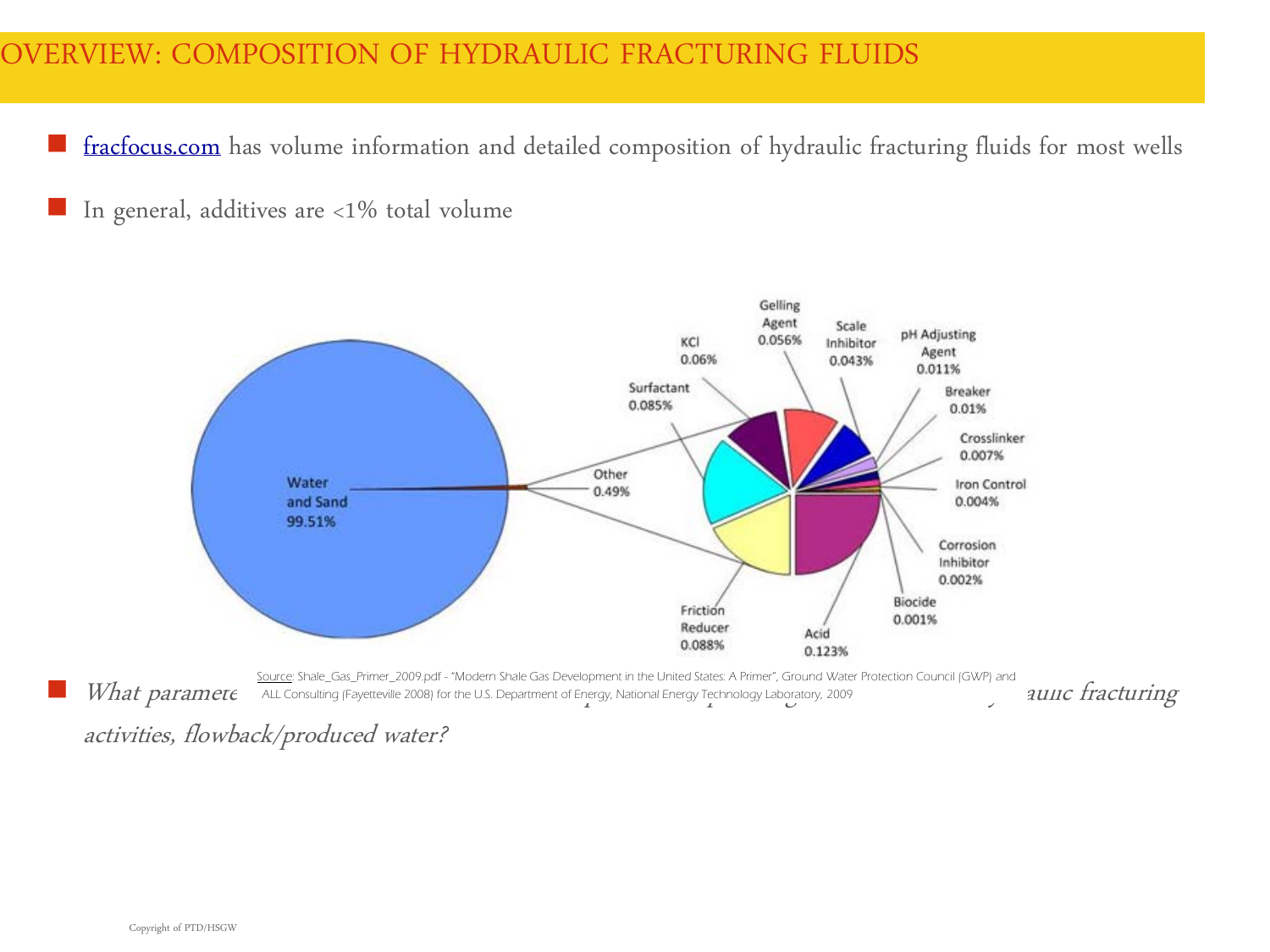Criteria for selection of indicator parameters

- Relative abundance in flowback/produced water
- **Potential mobility in groundwater systems**
- Ability to identify and accurately quantify the parameter in produced water and groundwater using existing EPA and/or Standard Methods

 Identification of appropriate indicator parameters for assessment of potential impact to groundwater

■ Based on available data on produced water, TDS is significantly higher than any other parameter, chloride is the most abundant anion, sodium is the most abundant cation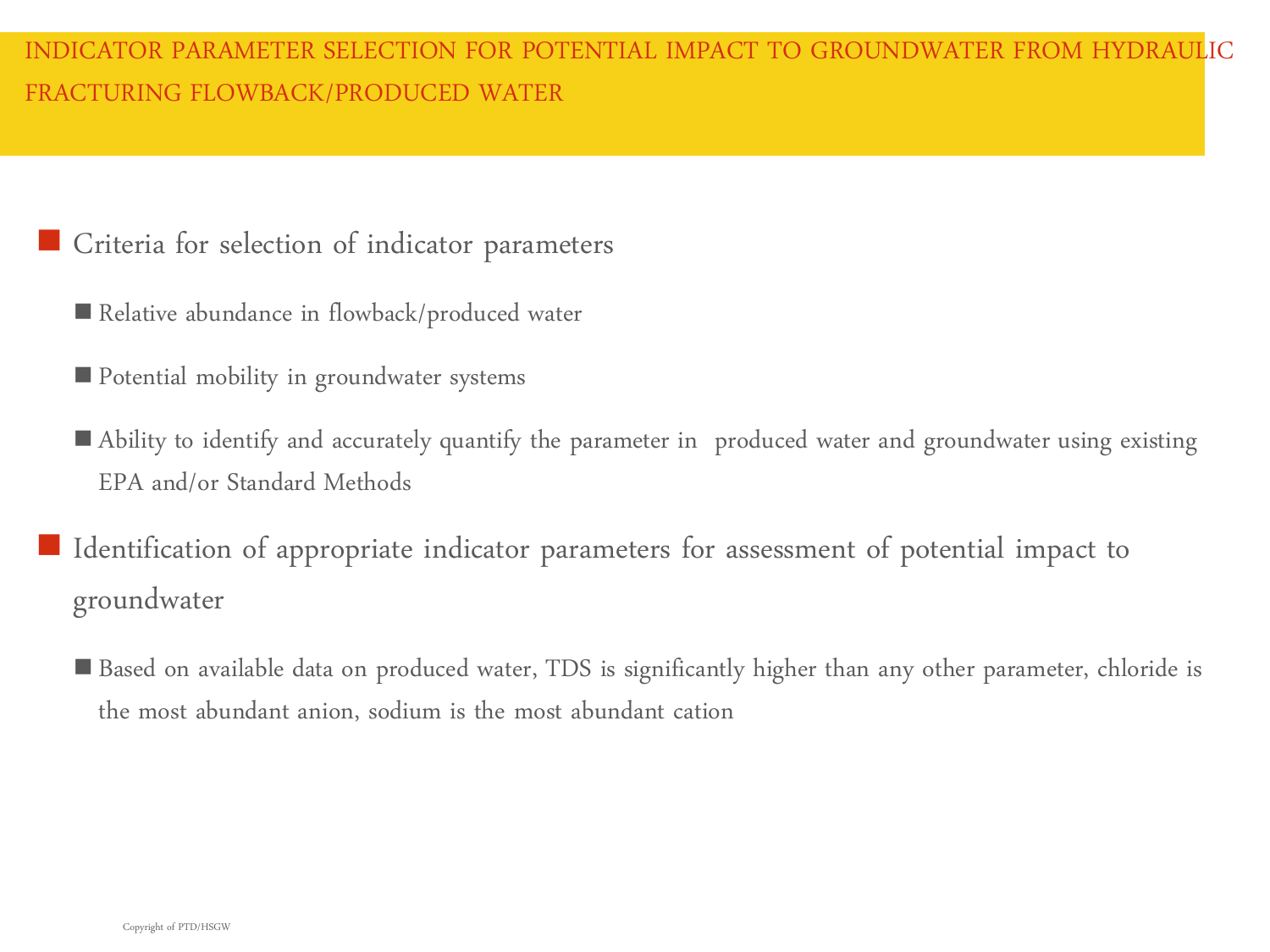### GROUNDWATER, INFLUENT, FLOWBACK, PRODUCED WATER

|                 |              | Approximate<br><b>Typical</b><br>Pennsylvania<br>Groundwater <sup>1</sup> | Influent <sup>2</sup> |        | 5 Day Flowback <sup>2</sup> |               | Conventional<br>Produced<br>Water <sup>3</sup> |
|-----------------|--------------|---------------------------------------------------------------------------|-----------------------|--------|-----------------------------|---------------|------------------------------------------------|
| Parameter       | <b>Units</b> | <b>Median</b>                                                             | Range                 | Median | Range                       | <b>Median</b> | Range                                          |
| <u>pH</u>       |              | 7.5                                                                       | $6.7 - 7.4$           | 7.2    | $5.8 - 7.2$                 | 6.2           | $5 - 8$                                        |
| <b>TDS</b>      | mg/L         | 163                                                                       | $35 - 5,500$          | 334    | 38,000 - 260,000            | 238,000       | 3,000 - 350,000                                |
| <b>TOC</b>      | mg/L         | $<$ 1                                                                     | $2 - 200$             | 3.8    | $4 - 388$                   | 63            | <b>NA</b>                                      |
| <b>O&amp;G</b>  | mg/L         | $<$ 5                                                                     | 19                    | 31     | $< 0.5 - 100$               | <b>NA</b>     | $3 - 100$                                      |
| <b>Chloride</b> | mg/L         | 5                                                                         | $4 - 3,000$           | 42     | 26,000 - 148,000            | 42,000        |                                                |
| Sodium          | mg/L         | 7                                                                         | $26 - 6,200$          | 68     | 11,000 - 65,000             | 18,000        |                                                |

<sup>1</sup> Pennsylvania State University, 2011,<http://www.iogawv.com/Resources/Docs/Marcellus-drinking-water-2011.pdf>

<sup>2</sup> Hayes, [http://www.epa.gov/hfstudy/12\\_Hayes\\_-\\_Marcellus\\_Flowback\\_Reuse\\_508.pdf](http://www.epa.gov/hfstudy/12_Hayes_-_Marcellus_Flowback_Reuse_508.pdf)

<sup>3</sup> IPEC, 2004 GRI, 1994



#### Typical Produced Water TDS Levels (USGS):

- –Fayetteville Shale –25,000 mg/L
- –Barnett Shale –60,000 mg/L
- –Haynesville Shale –120,000 mg/L
- –Permian Basin –140,000 mg/L
- –Marcellus Shale –180,000 mg/L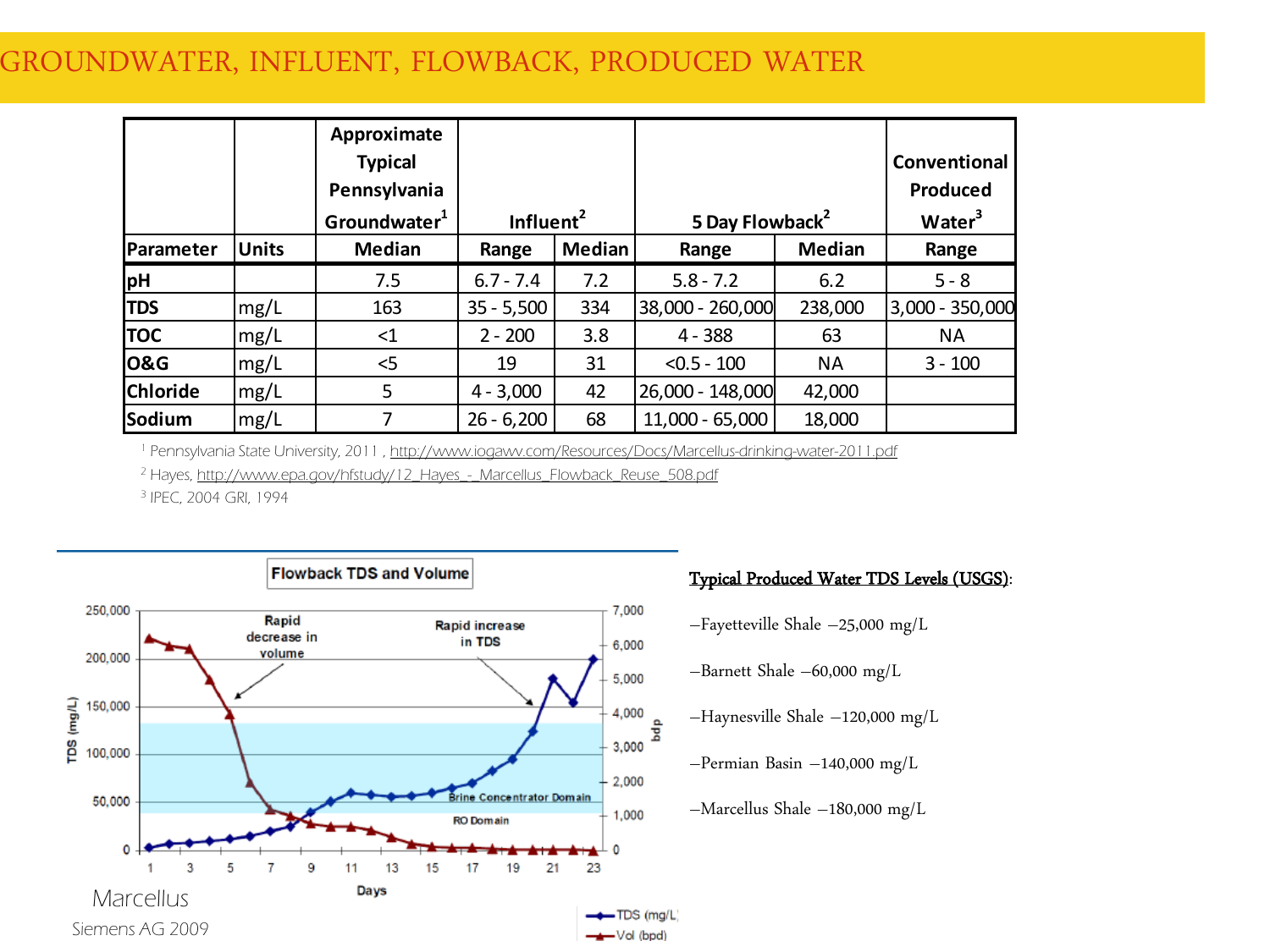# GAS CHARACTERIZATION



- Lack of consensus on sampling method for casing headspace and dissolved gas
- Gas analyses and isotopic analyses should be carefully considered using multiple lines of evidence to determine potential gas migration source: Mud gas data, geological data, depth profile, area groundwater quality data are essential
- Conduct pre-drill baseline assessment of groundwater and water supply wells including isotopic analyses of headspace and dissolved gas (methane, ethane, propane+)
- Gas can be present in shallow groundwater and shallow to deep zones above shale prior to hydraulic stimulation operations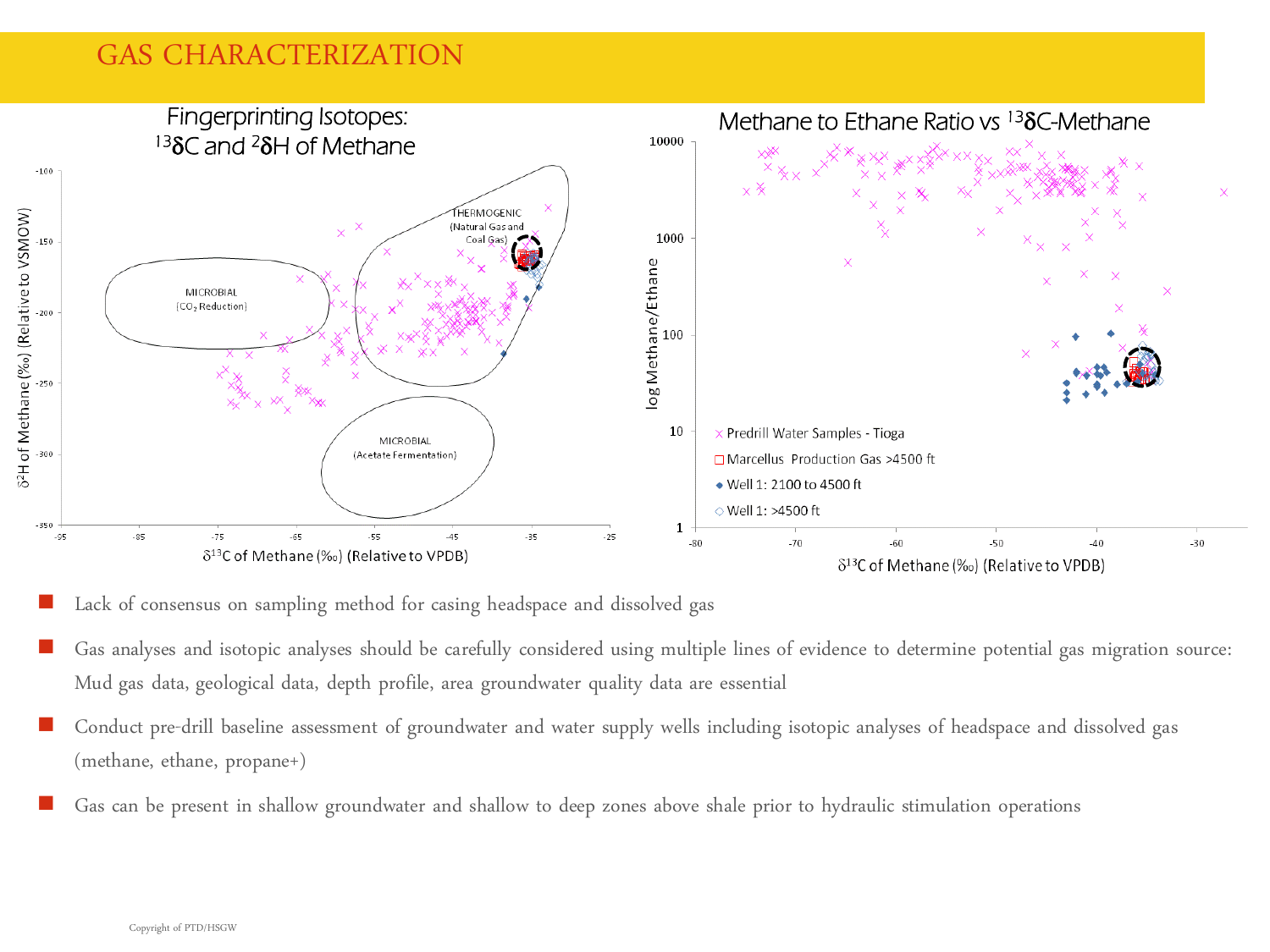# ISOTOPE REVERSAL - TIOGA:  $^{13}$  $\delta$  C-METHANE &  $^{13}$  $\delta$  C-ETHANE

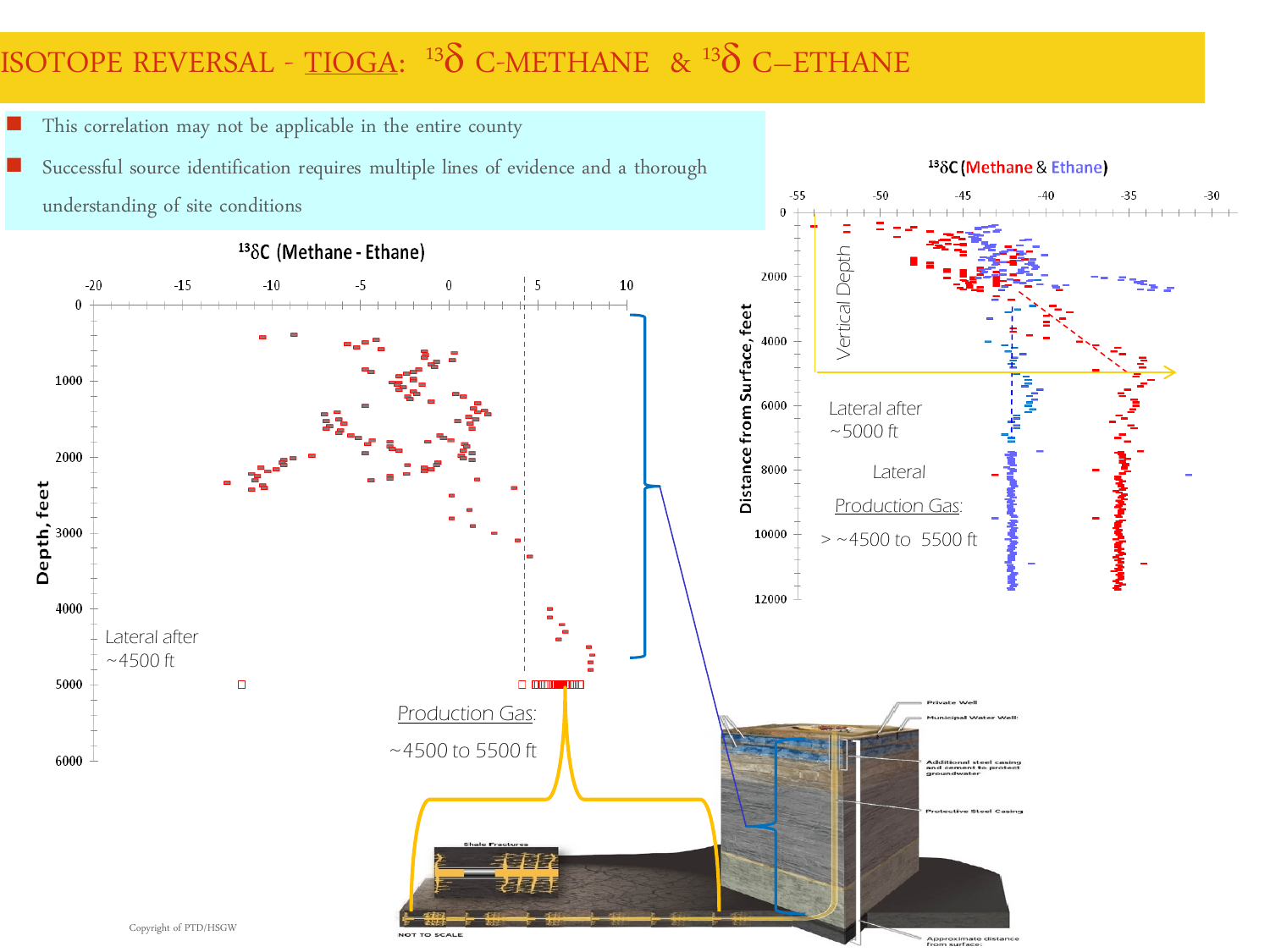### Groundwater

 If indicator parameters (TDS, chloride, sodium) are elevated above pre-drill and/or background conditions in groundwater at a given site or well, further evaluation may be warranted

Note: Increases in TDS, chloride, and sodium do not always imply connection to deep production water from hydraulic stimulation. Changes in water well operations and water table fluctuations may introduce water from restricted flow zones with relatively high salinity and not from production water

### Gas

 Characterization of pre-drill groundwater and water supply wells, production gas, and shallow mud gas are helpful in gas migration investigations. *Multiple lines of evidence* are necessary for determination of gas composition and isotopic ratios of carbon and hydrogen (preferably methane, ethane, propane) with respect to depth, geologic strata, structure, etc. In areas where "wet" gas is produced, analysis for BTEX may be considered.